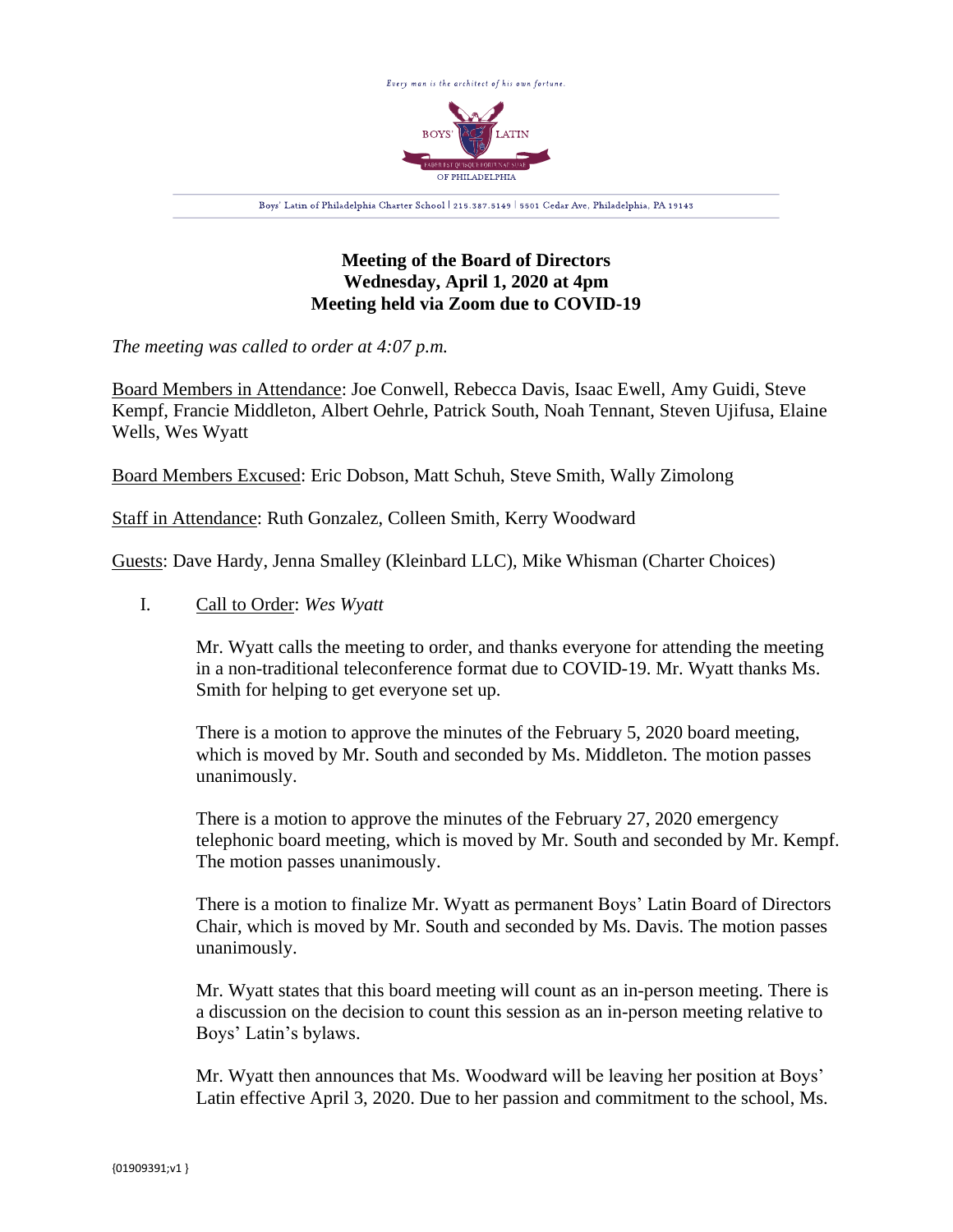Woodward is willing to join the board and become Boy's Latin's Finance Chair. That nomination will be effective as of her resignation Friday.

There is a motion to nominate Ms. Woodward onto the Boys' Latin Board of Directors as Finance Chair, which is moved by Mr. Oehrle and seconded by Mr. Kempf. The motion passes unanimously.

There is a motion to nominate Mr. Kempf as Vice-Chair to Boys' Latin's Board of Directors, which is moved by Mr. Oehrle and seconded by Ms. Davis. The motion passes unanimously.

There is a motion to nominate Amy Guidi onto the Boys' Latin Board of Directors, which is moved by Mr. Kempf and seconded by Mr. Oehrle. The motion passes unanimously.

Mr. Wyatt welcomes Ms. Guidi to the board, who has a long history with Boys' Latin, and will circulate her bio to the board following the meeting.

#### II. CEO Report: *Noah Tennant*

Dr. Tennant begins by addressing the overhanging issue of COVID-19, and its impact on Boys' Latin. Dr. Tennant updates the board on the senior class, consisting of 87 students with 66 percent already admitted to colleges (which is five percentage points higher than this time last year). The remainder consists of students who are either military bound, attending trade school, or community college. Dr. Tennant announces that students have been accepted to colleges such as Skidmore College, Howard University, University of Michigan, and many others. Dr. Tennant states there are also more college student athletes this year, with 9-10 students competing at the college-level in sports such as football, basketball, track, and baseball. Dr. Tennant hopes these seniors can find a way to be celebrated at the conclusion of the school year.

Dr. Tennant turns to Black History Month, which was observed at Boys' Latin. Mr. Dobson was a featured speaker at the school, along with students participating in door decorating contests, Black History trivia, a Black Lives Matter week of action and learning, and a Fraternity Brotherhood visit.

Dr. Tennant encourages all Board members to return their Board Clearance Forms, which is a critical component of what the Charter School Office evaluates when determining if Boys' Latin is in compliance.

Dr. Tennant then addresses how violence has recently impacted Boys' Latin, as a senior was involved in another shooting. The senior survived, he was shot in the leg and will be okay. Dr. Tennant describes how the student received medical treatment right away, and how the incident is a scary, sober reminder as to what Boys' Latin students on a regular basis and what needs to be done to make sure proper supports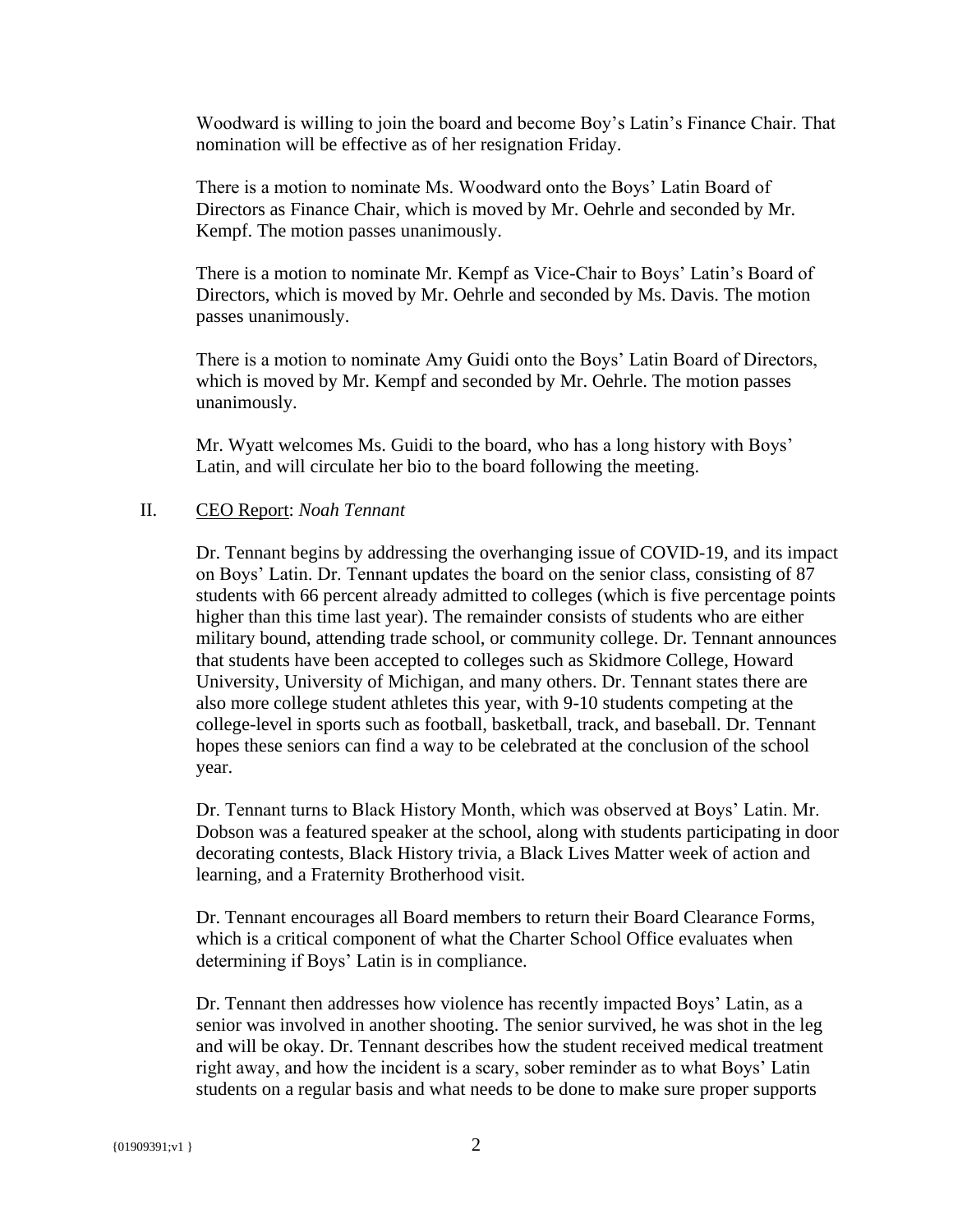are in place. Boys' Latin is enhancing relationships with emotional support agencies to support students and equip adults in the building with the proper tools to help students.

Turning to Gov. Wolf's proposed budget cuts, Dr. Tennant states that Boys' Latin's initial fears concerned significant cuts to special education programs targeting charter schools. This threat has been significantly reduced due to COVID-19. Dr. Tennant gives kudos to the Philadelphia charter sector and Philadelphia Charters for Excellence for their robust response and initial campaign launched when these proposed cuts were first announced.

Dr. Tennant then addresses the proposed 2020-2021 school calendar, which needs to be submitted for board approval. Dr. Tennant describes how additional days and hours have been added, as 990 instructional hours are required: Boys' Latin has 1071 hours at the high school level and 1051 hours at the middle school level. Dr. Tennant states that as of this meeting, Boys' Latin does not know whether the school will be able to run its summer programs in-person due to COVID-19.

There is a motion to approve the proposed 2020-2021 academic calendar, which is moved by Mr. Kempf and seconded by Mr. South. The motion passes unanimously.

Continuing, Dr. Tennant discusses recent strategic initiatives at Boys' Latin. To promote the Founders' Vision, Mr. Hardy will be more present rebranding the school's culture in the months to come. Mr. Hardy will host a session with faculty to give the team an understanding of school origins. Boys' Latin will continue to target the hiring of skilled teachers, which has a strong impact on the school by bringing in teachers with a pre-existing skill set. Teacher and student data will now be embedded in Portfolio Evaluations of Faculty Members—which is part of how Boys' Latin monitors teacher success and determines compensation. Mr. Hardy is working on a partnership with Hillsdale College in an attempt to co-sponsor Boys' Latin's Latin Department. The school is also looking to enrich its after-school programming: Dr. Tennant is happy to report that Ms. Guidi is back to lend her experience to the school's Theatre Department. Boys' Latin will also fortify the college process by arranging one-on-one meeting with freshmen and sophomores. There will also be more college-related activities including Alumni Day and College Day. Dr. Tennant state that Boys' Latin will also be looking to reconfigure the college advisor role at the middle school, spending more time doing outreach in an attempt to carry out the school's college mission as early as possible. Boys' Latin would also like to bring on a full-time alumni coordinator.

Dr. Tennant then addresses a first topic Boys' Latin is looking for guidance and counsel on, bolstering SAT preparation. Boys' Latin is looking to incorporate more SAT prep into the curriculum in a uniform way, however SAT content does not align with that of the Keystones. Boys' Latin would then be moving away from Keystone prep, as SAT prep is more in line with the school's mission and brand to prepare students for college and beyond. Dr. Tennant welcomes any input from the board.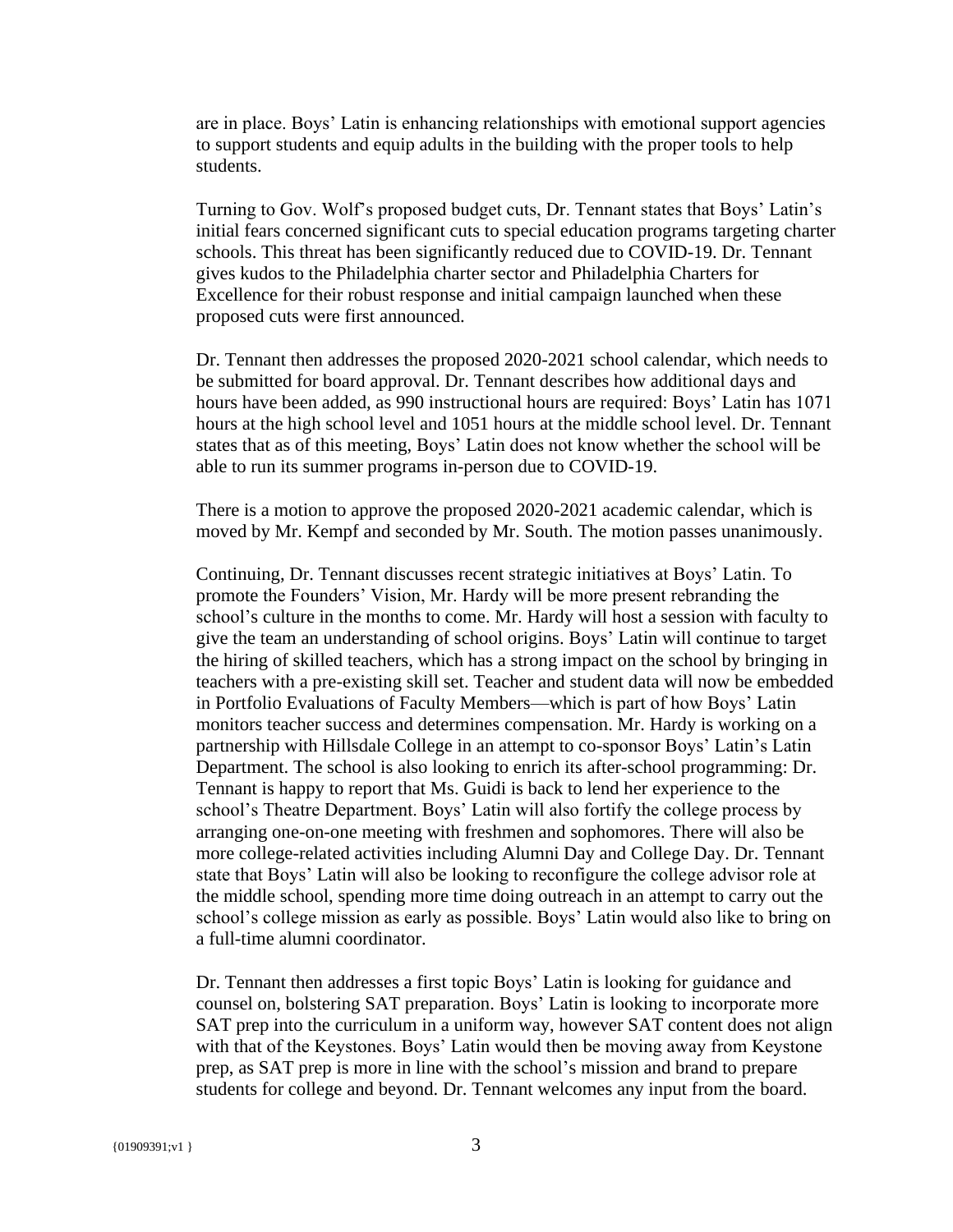There is a discussion on upcoming summer SAT sessions, which Dr. Tennant advises have been pushed back to August 29, 2020.

Dr. Tennant then addresses a second topic Boys' Latin is looking for guidance on, expanding student recruitment efforts. Dr. Tennant describes how the school took a big step this year in casting a broader net by participating with Apply Philly Charter, however it is not known what the impact will be due to COVID-19. Dr. Tennant explains how the biggest intake consideration was with the sixth grade. This year Boys' Latin received more applications for the sixth grade than it had slots for. Mr. Tennant describes how the first sixth grade class at Boys' Latin consisted of 9 percent special needs students, whereas the current sixth grade class consist of 24 percent special needs students.

There is a discussion on recruitment issues, and the recruitment process.

Dr. Tennant announces that the High School Principal is stepping down, and Boys' Latin is looking for new candidates. The school will also be looking for a new CFO after Ms. Woodward resigns.

Dr. Tennant then turns to COVID-19, and how Boys' Latin has transitioned to an online school model. Boys' Latin was faced with a decision to wait for schools to be told they could re-open or create an online classroom for its students. Boys' Latin chose the more difficult online classroom route, to keep education going for its boys to minimize learning gaps and maximize enrichment during quarantine. The hope is to develop a fully comprehensive education plan and to send all Boys' Latin stakeholders updates on how it will handle the school year going forward. Dr. Tennant thanks Ms. Smith for her outstanding presentation to the charter school sector on how Boys' Latin is handling distance learning. Boys' Latin has also been recently recognized by the Campaign for Black Male Achievement. Dr. Tennant also thanks Mr. Witter, Ms. Yonkers, and Ms. Gonzalez for stepping up their efforts during this transition. Over 1,000 meals have been distributed to families and over 125 Chromebooks have been handed out to students who needed technology.

Dr. Tennant then gives an overview of Boys' Latin's Continuity of Education plan, which will include focusing on connections with students and preventing regressions. Instruction will take place daily in a Google Classroom, both teachers and social workers will have daily virtual hours, and weekly virtual clubs for students will be hosted to maintain community. The school year will end on May 28, 2020 for seniors and June 5, 2020 for all other students. There will be no final exams.The special education program will continue to provide equal services to all students during this time. Remediation and enrichment services will also be provided to counter significant classroom time lost with teachers for areas such as SAT preparation, mathematics, Latin, and critical reading and writing.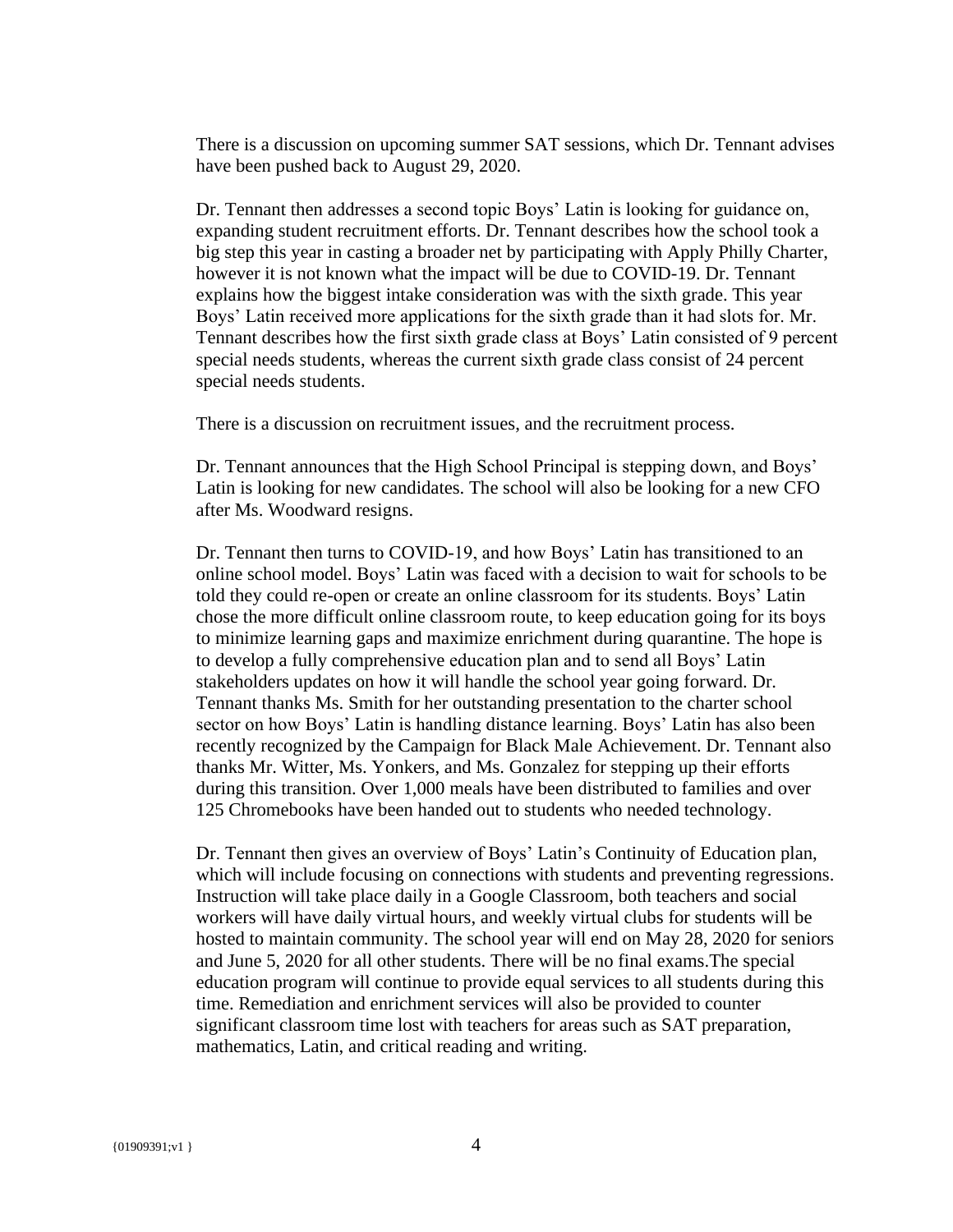Turning to Rites of Passage, Dr. Tennant sadly announces that many events had to be cancelled in the wake of COVID-19, such as: athletics, the senior internship program, the senior trip, the mother/son luncheon, senior prom, May and June SATs, and the Middle School and High School graduation ceremonies. Dr. Tennant notes that Boys' Latin will find a way to carry out the High School graduation in person, no matter if it must wait until the summer, to give boys and their families that special moment.

Dr. Tennant describes that next steps will be awaiting word from local and state authorities that Boys' Latin can reopen its doors. The school will develop a responsibility matrix to provide a clear understanding to Boys' Latin stakeholders as to what the school is doing in the meantime. Parents and family supports will continue to be developed.

A discussion follows on Boys' Latin's education plan, strategic initiatives, and any impacts on revenue.

Dr. Tennant concludes his presentation.

## III. Board Committee Reports

## a. Parent Liaison Report: *Elaine Wells*

Ms. Wells begins by addressing these challenging times, and how she has been supplementing for parents and families on the extended family network Facebook page. Ms. Wells has been providing links to resources for organizations such as Food For Families, as in many cases Boys' Latin would provide meals for students whose families could not afford it. Since some families don't have access to transit, meal packages are being setup and delivered. Community organizations are also delivering food to those with elderly relatives at home. Links are also provided for how to navigate Google Classroom for parents who may not be familiar with the program. Ms. Wells has also been posting mental health support resources for parents, and instruction on how to apply for assistance such as unemployment, rental insurance, and necessities like baby formula and diapers.

Ms. Wells concludes her presentation.

#### b. Finance: *Wes Wyatt and Kerry Woodward*

Mr. Wyatt begins by explaining how initially the committee was going submit a budget for board approval. Due to recent events the committee has decided to review that decision. A proposed revised budget will be submitted at the June meeting, which will be more conservative. Mr. Wyatt thanks Ms. Woodward for her heavy lifting in drafting the budget.

Ms. Woodward then provides an overview of the financials over the past eight months. The balance sheet shows strength with 67 days of cash on hand at the school